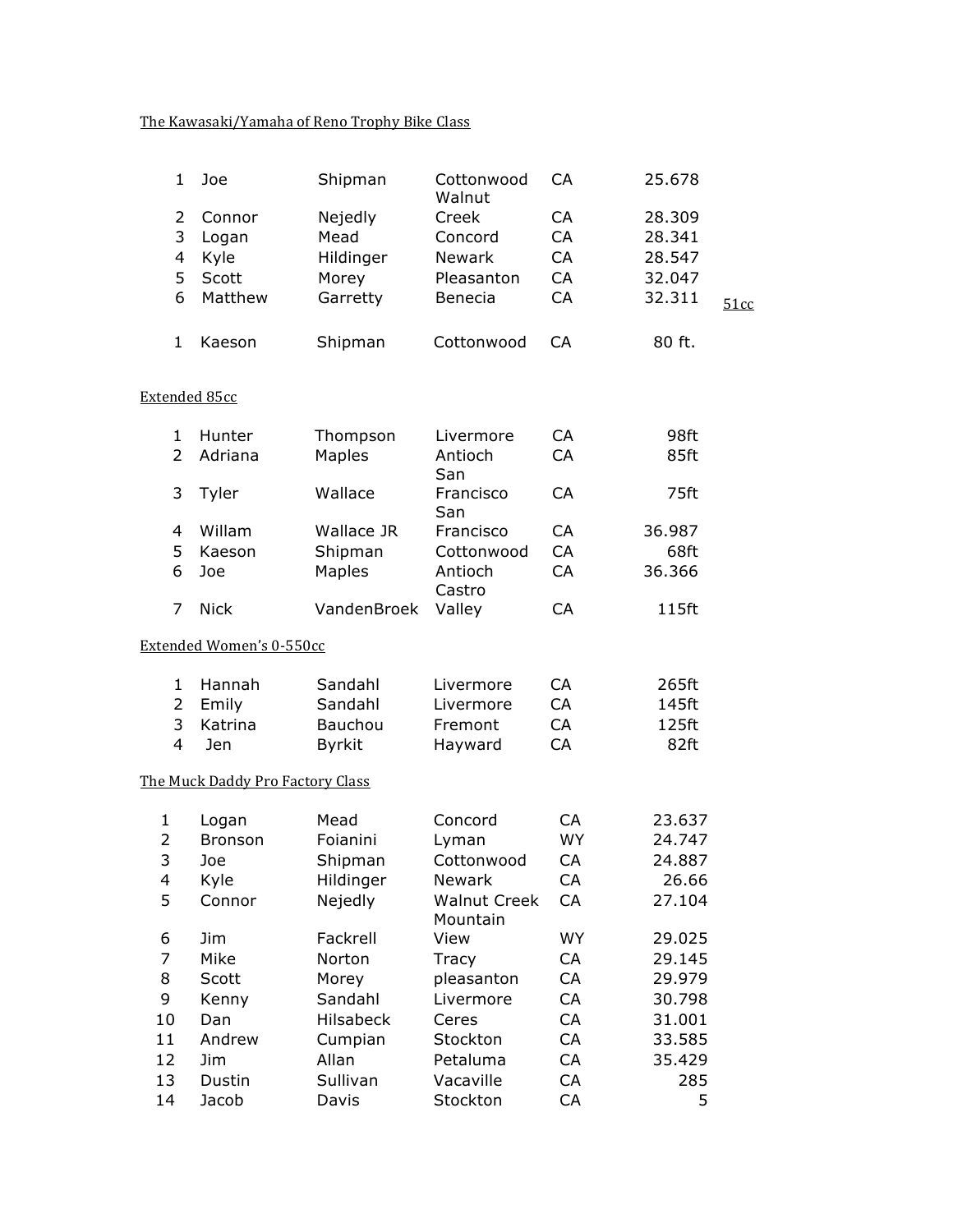## Extended 251-550cc

| $\mathbf{1}$            | Matthew | Gaspar        | Chico                   | CA        | 31.204 |
|-------------------------|---------|---------------|-------------------------|-----------|--------|
| $\overline{2}$          | Jeremy  | Soiland       | Cotati                  | CA        | 32.237 |
| 3                       | Isaiah  | Roddick       | Antioch                 | CA        | 33.48  |
| $\overline{\mathbf{4}}$ | Kyler   | Barnard       | Tracy                   | CA        | 33.577 |
| 5                       | Zachary | Gaspar        | Chico                   | CA        | 33.889 |
| 6                       | David   | <b>Byrkit</b> | Hayward                 | CA        | 33.996 |
| $\overline{7}$          | John    | Deatherage    | Santa Rosa              | CA        | 34.55  |
| 8                       | Arthur  | Swiecki       | Fremont                 | CA        | 35.148 |
| 9                       | Justin  | Nelson        |                         |           | 36.984 |
| 10                      | Hunter  | Thompson      | Livermore<br>San        | CA        | 37.545 |
| 11                      | Willam  | Wallace JR    | Francisco               | CA        | 39.188 |
| 12                      | Robert  | Castelhano    | Tracy                   | CA        | 108ft  |
| 13                      | Emily   | Sandahl       | Livemore                | CA        | 105ft  |
| 14                      | Mike    | <b>Stotts</b> | <b>Boise</b>            | ID        | 360ft  |
| 15                      | Hannah  | Sandahl       | Livermore               | CA        | 80ft   |
| Pro 700cc               |         |               |                         |           |        |
|                         |         |               |                         |           |        |
| $\mathbf 1$             | Logan   | Mead          | Concord                 | CA        | 24.638 |
| $\overline{2}$          | Joe     | Shipman       | Cottonwood              | CA        | 25.206 |
| 3                       | Dustin  | Sullivan      | Vacaville               | CA        | 27.082 |
| 4                       | Kyle    | Hildinger     | <b>Newark</b><br>Walnut | CA        | 27.126 |
| 5                       | Connor  | Nejedly       | Creek                   | CA        | 27.259 |
| 6                       | Matthew | Garretty      | Benecia                 | CA        | 27.309 |
| 7                       | Tate    | Morehead      | Fernley                 | <b>NV</b> | 28.475 |
| 8                       | Jacob   | Botelho       | Redding                 | CA        | 30.503 |
| 9                       | Mike    | Norton        | Tracy                   | CA        | 30.571 |
| 10                      | Jacob   | Davis         | Stockton                | CA        | 31.042 |
| 11                      | Scott   | Morey         | Pleasanton              | CA        | 31.104 |
| 12                      | Andrew  | Cumpian       | Stockton<br>San         | CA        | 32.897 |
| 13                      | William | Wallace       | Francisco               | CA        | 33.42  |
| 14                      | Jim     | Allan         | Petaluma                | CA        | 340ft  |

# Extended 0-250cc

| 1 Isaiah  | Roddick        | Antioch | <b>CA</b> | 32.169 |
|-----------|----------------|---------|-----------|--------|
| 2 Kyler   | <b>Barnard</b> | Tracy   | CA        | 33.495 |
| 3 Joe     | Maples         | Antioch | CA        | 34.954 |
| 4 Gabriel | Gaspar         | Chico   | <b>CA</b> | 118ft  |